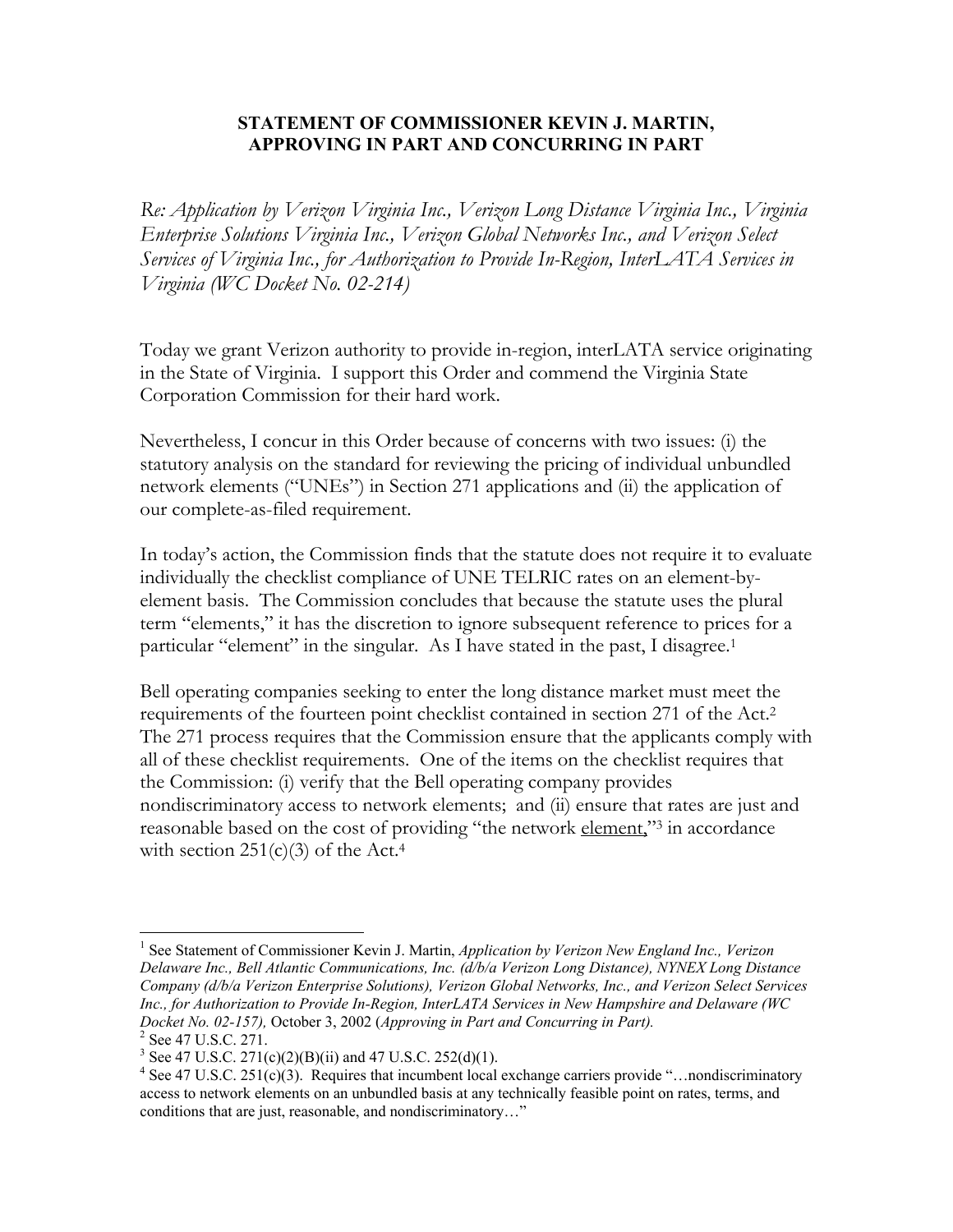The pricing standard for network elements analyzed during the 271 checklist review process resides in Section 252. Under this section, states must set unbundled network element rates that are just and reasonable and "based on the cost of providing the network element."5 The clearest reading of this section would seem to require that the Commission ensure that the rates charged for any particular element is based on that element's cost. Previously, the Commission has determined that this requirement is satisfied by compliance with TELRIC principles for pricing. Thus the most straightforward reading of our statutory obligation is to make sure that the price of every element—and particularly the price of any element that someone specifically alleges is not based on cost –is actually based on cost.

In defense of its statutory interpretation, the Commission argues that because the general statutory provisions refer to the term network elements in the plural, the Commission is not required "to perform a separate evaluation of the rate for each network element in isolation."6

Typical statutory construction requires specific directions in a statute take precedent over any general admonitions. Contrary to such accepted principles of statutory construction, the order suggests that general language referring to the network elements (in the plural form) in sections 252 and 271 trumps the language addressing the specific pricing standard in section 252 that requires a determination on the cost of providing the network element. In my view, such an interpretation runs contrary to those principles.

The decision attempts to find additional support for its statutory interpretation by noting that the only party that raised this legal issue on the record also takes the position that some degree of aggregation is appropriate in conducting a benchmark analysis. First, I am not sure that an outside party's inconsistency could absolve the Commission of its obligation under the Act--in this case-- to evaluate individually the checklist compliance of UNE TELRIC rates on an element-by-element basis.7

Moreover, it is the Commission's failure to respond to specific allegations and facts regarding an individual element that fails to meet the statute's requirements. I appreciate that the Commission may be able to base an initial conclusion on the

 $\overline{a}$ 

<sup>&</sup>lt;sup>5</sup> Section 252(d)(1) states that in relevant part, that "[d]eterminations by a state commission of... the just and reasonable rate for network elements for purposes of [section  $251(c)(3)$ ]...shall be based on the cost…of providing the…*network element (emphasis added).* 

 $6$  Section 271(c)(2)(B)(ii) requires that the Commission determine whether an applicant is providing "[n]ondiscriminatory access to network elements in accordance with the requirements of ..." the pricing standard enunciated in section 252(d)(1).

 $<sup>7</sup>$  Despite references in the decision to the Commission's long-standing practice of benchmarking and</sup> statements regarding rationale provided in prior orders to support the Commission's statutory interpretation - - this is the second time that the Commission has addressed whether it has the authority, under  $252(d)(1)$ and 271, to permit rate benchmarking of nonloop prices in the aggregate rather than on an individual element-by-element basis.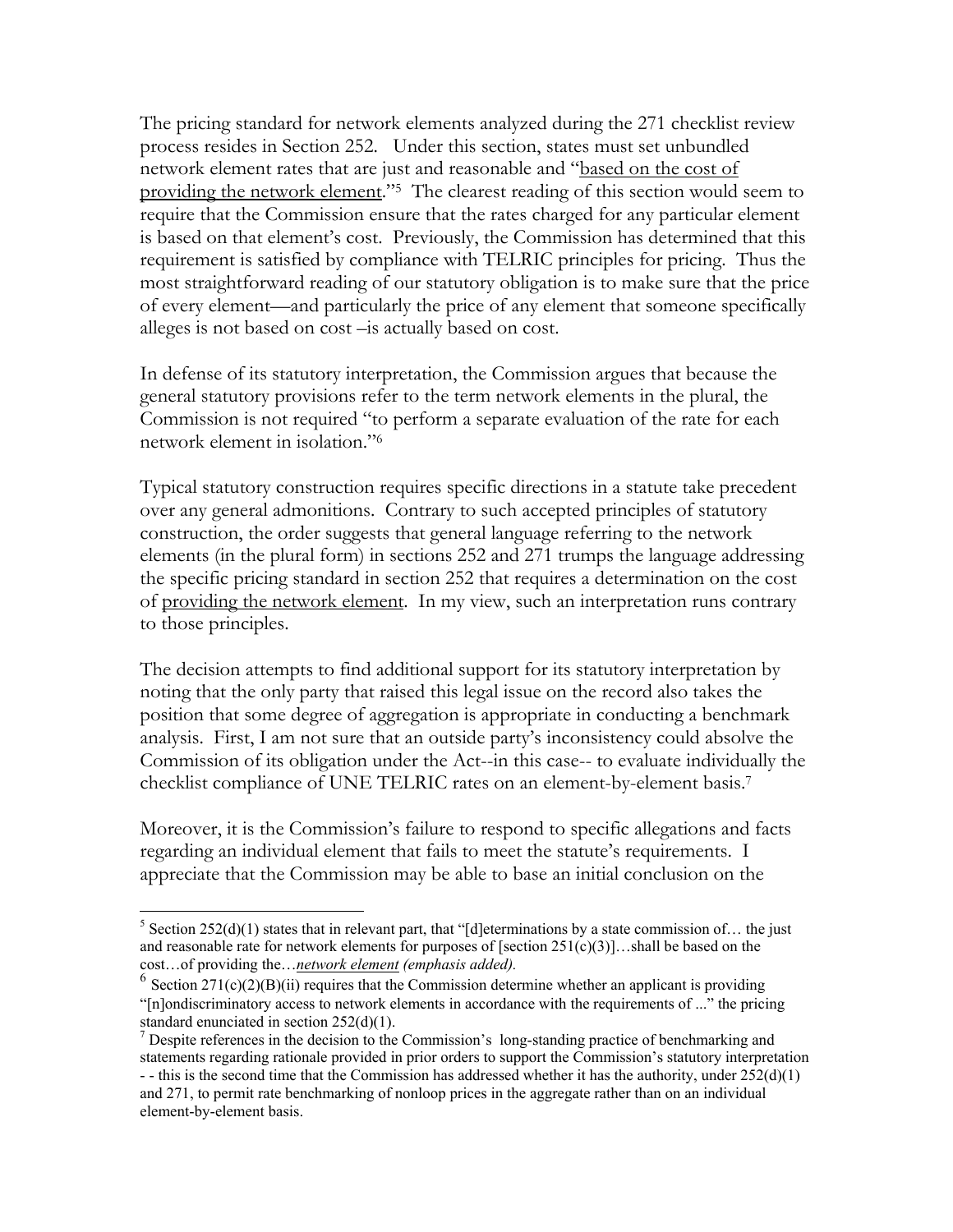apparent compliance with its rules at a general level. When specific allegations to the contrary are presented, however, I believe the Commission has an obligation to do more than merely rely on those generalized findings. Rather it must respond to the specific facts raised.

I do not believe the Commission can meet its statutory duty—to make an affirmative finding that the rates are in compliance with Section 252—by merely relying again on generalized findings in the face of specific allegations to the contrary.

In circumstances where a party challenges the pricing of an individual element within an aggregated rate benchmark containing several elements, I do not believe that it would be overly burdensome for the Commission to review the compliance of those elements on an individual basis.

In my view, Section 252(d)(1) sets forth the pricing standard used for determining compliance in Section 271 applications. That standard explicitly requires that we examine UNE rates by each individual "network element." I believe we should not ignore such an explicit Congressional mandate.

The complete-as-filed requirement provides that "when an applicant files new information after the comment date, the Commission reserves the right to start the 90-day review period again or to accord such information no weight."8 Here, we waive the complete-as-filed requirement twice and rely on data filed by the applicant well after the comment date.

We first waive the complete-as-filed requirement on our motion in response to comments that contend that Verizon's application was not complete when filed because Verizon had not memorialized its Interconnection Agreements--as required by the Wireline Competition Bureau's *Virginia Arbitration Order--*prior to its filing of its section 271 application.

On August 1, 2002, Verizon filed its 271 application for Virginia. On September 3, 2002, Verizon filed its interconnection agreements with the Bureau. On October 8, 2002, the Bureau approved and deemed effective Verizon's interconnection agreements.

I support our decision to waive the complete-as-filed requirement and rely on these interconnection agreements filed by the applicant after the comment date because of unique circumstances. In this case, a contributing factor to Verizon's failure to file its

 $\overline{a}$ 

<sup>8</sup> *Joint Application by SBC Communications Inc., Southwestern Bell Tel. Co., and Southwestern Bell Communications Services, Inc. d/b/a Southwestern Bell Long Distance for Provision of In-Region, InterLATA Services in Kansas and Oklahoma,* Memorandum Opinion and Order, 16 FCC Rcd 6237, 6247 (2001) *aff'd in part, remanded in part sub nom.* Sprint Communications Co. v. FCC, 274 F.3d 549 (D.C. Cir. 2001).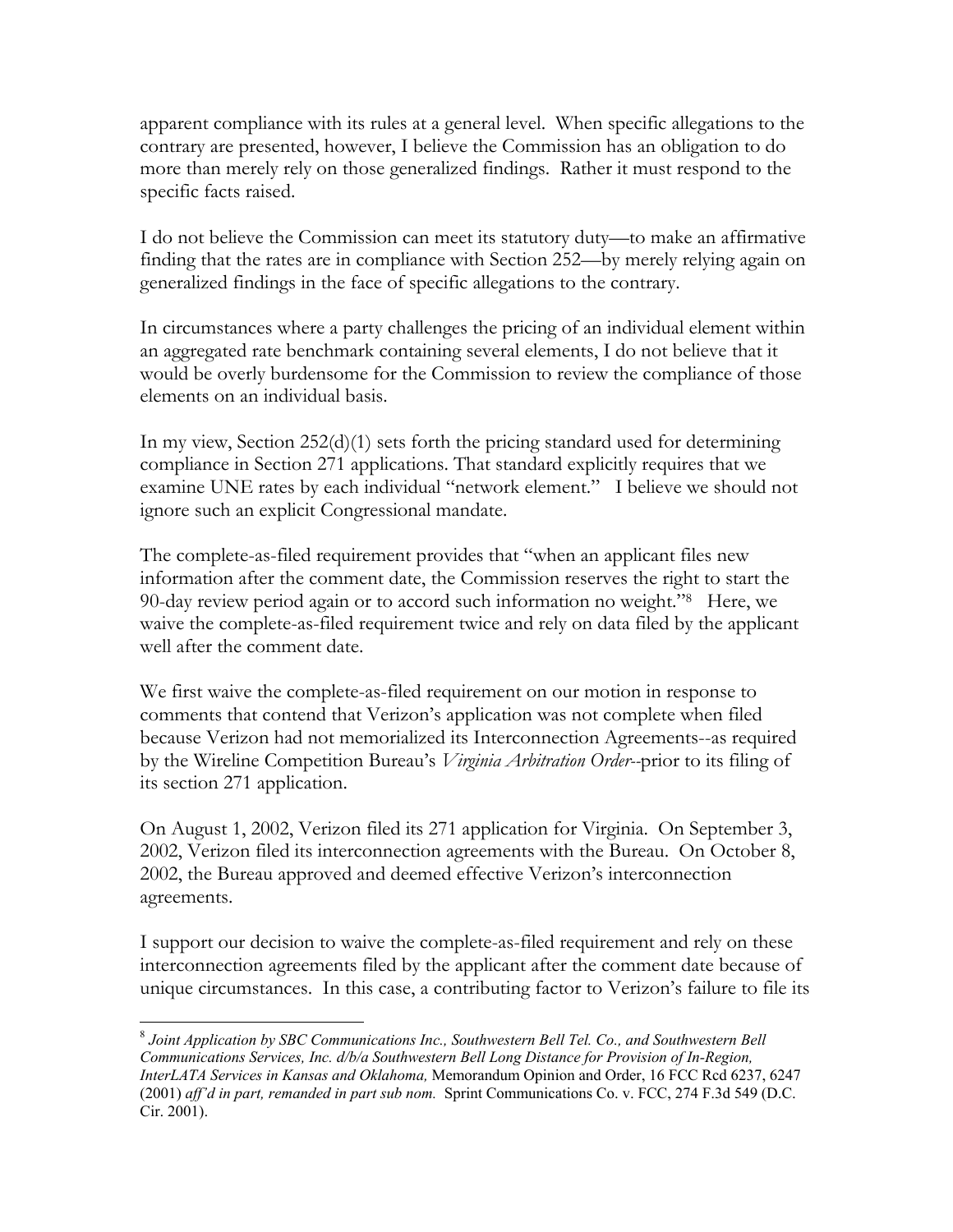interconnection agreement in conjunction with its 271 application was the Commission's own failure to resolve outstanding interconnection arbitration issues on a timely basis.

Under Section 252(b)(4)(C) state commissions must conclude the resolution of any unresolved arbitration issues "not later than 9 months" after a local exchange carrier receives a request for negotiation of interconnection agreement.9 Under this process, parties are permitted to seek arbitration "during the period from the 135<sup>th</sup> to the 160<sup>th</sup> day (inclusive) after the date on which an incumbent local exchange carrier receives a request for negotiation…"10 Depending on the timing of the arbitration request, State commissions are essentially required to arbitrate and "conclude the resolution of any unresolved issues" within a 4 to 5 month window.11 If, however, a state commission fails to carry out its arbitration responsibilities the Commission must "issue an order preempting the State commission's jurisdiction…within 90 days after being notified (or taking notice) of such failure, and shall assume the responsibility of the State commission" and act for the State commission.12

On January 19, 2001, the Commission granted the petition to take over the Virginia arbitration and also issued an order delegating to the Wireline Competition Bureau ('Bureau") the authority to serve as the Arbitrator.13 The Bureau, acting through authority expressly delegated from the Commission, stood in the shoes of the Virginia State Corporation Commission to address separate petitions for arbitration filed by AT&T, Cox, and Worldcom.14 At this point in the process, State commissions are required to complete the arbitration within 4 to 5 months. It took the Wireline Competition Bureau, however, nearly 18 months to reach a partial decision in response to the parties request for arbitration.<sup>15</sup> Thus it took this agency

 $\overline{a}$ 

<sup>&</sup>lt;sup>9</sup> See 47 U.S.C. 252(b)(4)(C).<br><sup>10</sup> See 47 U.S.C. 252(b)(1).<br><sup>11</sup> See 47 U.S.C. 252(b)(4)(C).<br><sup>12</sup> See 47 U.S.C. 252(e)(5).<br><sup>13</sup> Petition of Worldcom, Inc. for Preemption of Jurisdiction of the Virginia State Corporation *Pursuant to Section 252(e)(5) of the Telecommunications Act and for Arbitration of Interconnection Disputes with Verizon-Virginia, Inc.* CC Docket No. 00-218, Memorandum Opinion and Order, 16 FCC Rcd 6224 (2001); *Arbitration Procedures Order*, 16 FCC Rcd 6233 (2001). At the time of the *Arbitration Procedures Order*, the Commission delegated its authority to the Chief of the Common Carrier Bureau. Since then, the Bureau has been renamed the Wireline Competition Bureau. *See In the Matter of Establishment of the Media Bureau, Wireline Competition Bureau and Consumer and Governmental Affairs Bureau, Order 17 FCC Rcd 4672 (2002).*<br><sup>14</sup> *Duggedings E (11) Liverent Liverent Liverent Composition* 

<sup>&</sup>lt;sup>14</sup> *Procedures Established for Arbitration of Interconnection Agreements Between Verizon and AT&T, Cox, and Worldcom, CC Docket Nos. 00-218, 00-249, 00-251, Public Notice, DA 01-271 (rel. Feb. 1, 2001)* <sup>15</sup> See In the Matter of Petition of Worldcom, Inc. Pursuant to Section 252(e)(5) of the Communications Act for Preemption of the Jurisdiction of the Virginia State Corporation Commission Regarding Interconnection Disputes with Verizon Virginia Inc., and for Expedited Arbitration; In the Matter of Petition of Cox Virginia Telcom, Inc. Pursuant to Section 252(e)(5) of the Communications Act for Preemption of the Jurisdiction of the Virginia State Corporation Commission Regarding Interconnection Disputes with Verizon-Virginia, Inc. and for Arbitration; In the Matter of AT&T Communications of Virginia Inc., Pursuant to Section 252(e)(5) of the Communications Act for Preemption of the Jurisdiction of the Virginia Corporation Commission Regarding Interconnection Disputes with Verizon Virginia Inc.,